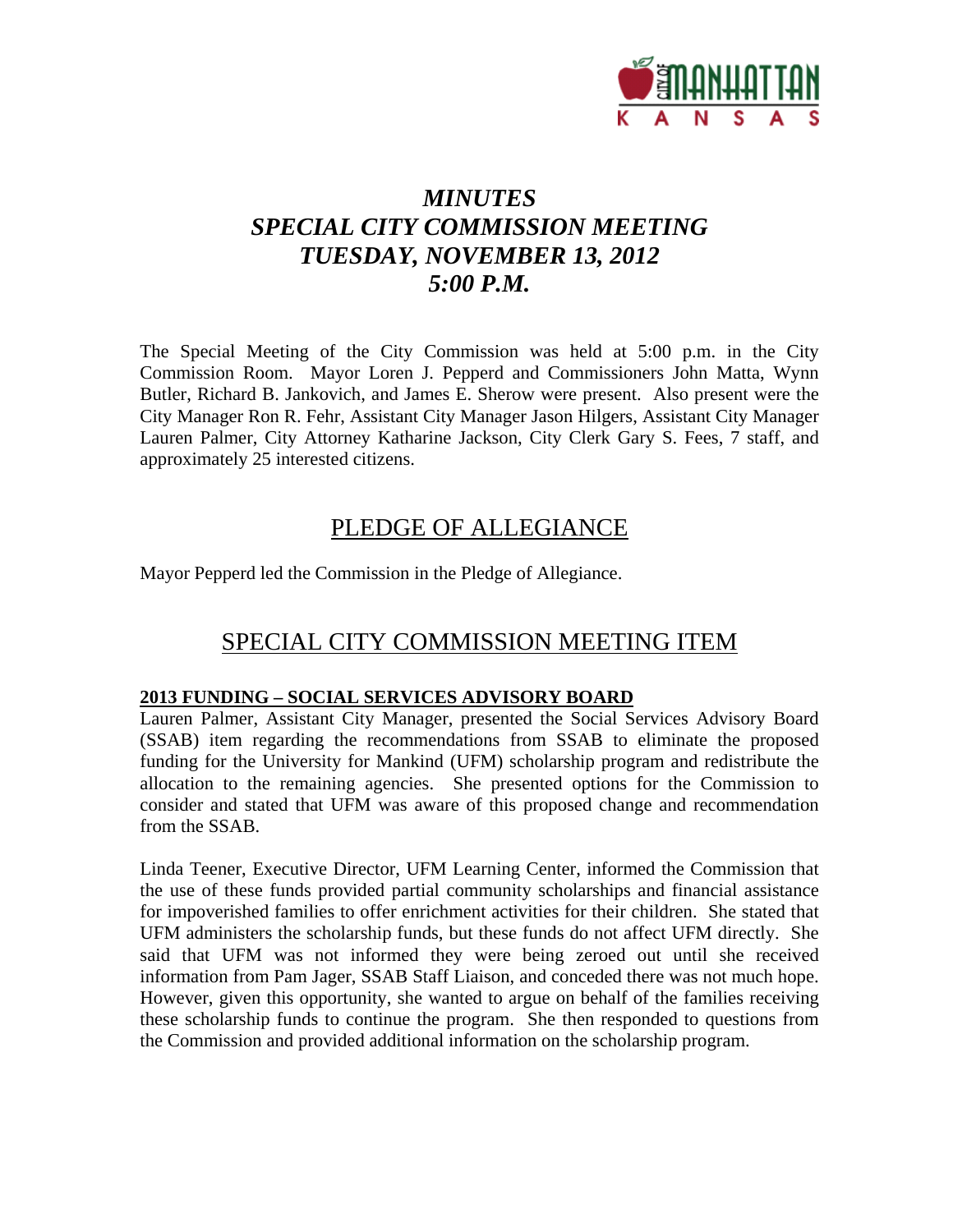## SPECIAL CITY COMMISSION MEETING ITEM

#### **2013 FUNDING – SOCIAL SERVICES ADVISORY BOARD**

Sarah Blair, Chair, SSAB, informed the Commission that the Board had to decide where the greater need was and after much discussion and re-evaluation, the Board decided the greater need was to take less from the other agencies receiving funding and to eliminate funding for the UFM scholarship program. She responded to questions from the Commission on the allocation of past funds for the program and stated that it was a very difficult decision.

Pam Jager, Staff Liaison, SSAB, provided additional background information regarding the item. She explained the Board's efforts to prioritize and re-evaluate funding based on total budget reductions. She informed the Commission that the individual agency contracts will come to the Commission in December for approval.

Sarah Blair, Chair, SSAB, responded to additional questions from the Commission and provided information on the scholarship program.

Curt Loupe, Director of Parks and Recreation, responded to questions from the Commission. He stated that the scholarships provided by Parks and Recreation and those provided through UFM are not duplicated services.

Ron Fehr, City Manager, responded to questions from the Commission. He stated that SSAB has recommended something different than what the Commission approved with the adoption of the 2013 Budget.

After discussion and comments from the Commission, Ron Fehr, City Manager, outlined the process if the Commission desired to take the recommendation of SSAB to eliminate funding of the UFM scholarship program and re-allocate those funds to the other agencies. He then responded to questions from the Commission and clarified that the Commission approved a 5% funding reduction across the board to all agencies when the 2013 Budget was approved.

After additional discussion and comments from the Commission, Commissioner Sherow moved to take no action regarding the item and maintain the current allocations with 5% reductions across all social service agencies. Commissioner Jankovich seconded the motion.

Ron Fehr, City Manager, responded to questions from the Commission and provided clarification regarding the item.

After additional discussion and comments from the Commission, on a roll call vote, motion carried 3-1-1, with Commissioner Butler voting against the motion and Commissioner Matta abstaining.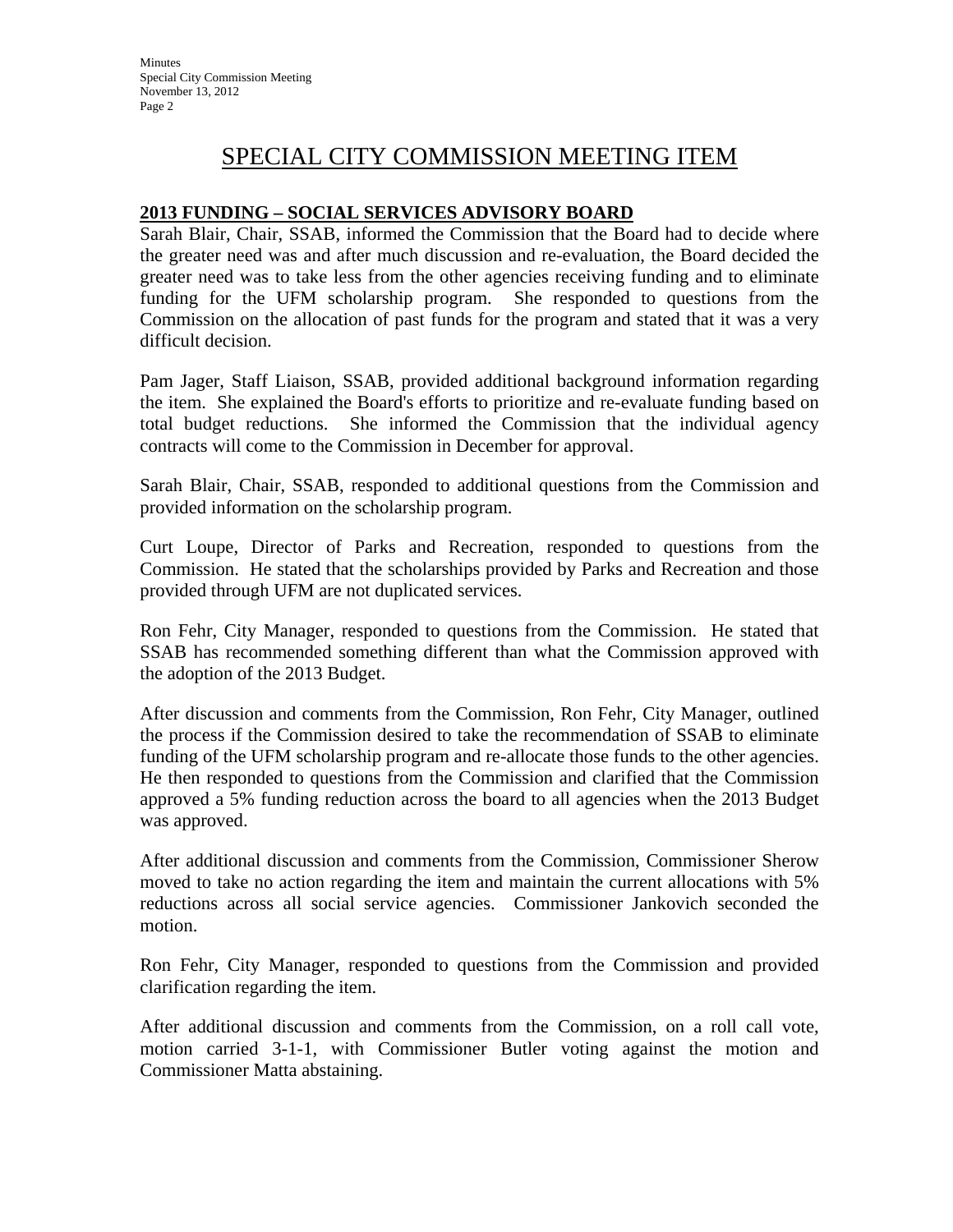Minutes Special City Commission Meeting November 13, 2012 Page 3

### WORK SESSION ITEMS

#### **REVIEW - SOCIAL SERVICES ADVISORY BOARD**

Lauren Palmer, Assistant City Manager, presented an overview of the Social Services Advisory Board (SSAB).

Commissioner Butler provided several suggestions and proposed changes with SSAB, including, reducing the number of SSAB members from 15 to 9; establishing a specific dollar amount or no less than half a mill; reviewing the current bylaws and definition of a social service agency; and considering limiting and prioritizing vital social service agencies that have a substantial impact on core city functions. He then provided additional information and clarification on the water bill donation program established to support social services and other potential funding programs.

Mayor Pepperd voiced concern in setting a half mill base for SSAB funding due to the unknown annual mill levy amount and the changing needs of the community.

Sarah Blair, Chair, SSAB, stated that Commissioner Butler attended a SSAB meeting and discussed his suggestions. She stated that each time the Board receives a request for funding, the Board prioritizes that request. She then provided additional information on the Board's responsibilities. She voiced support with the current Board membership at 15 in order to visit agencies in a timely manner and maintain a good cross-section of the community. She expressed difficulties in tying a mill levy to funds available and informed the Commission that the Board is being a good steward of City funds and make priorities based on the experience and expertise of Board members

After additional discussion and comments from the Commission, Sarah Blair, SSAB, Chair, responded to questions from the Commission and explained considerations for restricted and unrestricted grant funds.

Pam Jager, Staff Liaison, SSAB, responded to questions from the Commission regarding past agencies that applied for funding, but did not receive funds.

Bernie Hayen, Director of Finance, and Jason Hilgers, Assistant City Manager, responded to questions from the Commission and provided information on the mill levy.

Sarah Blair, Chair, SSAB, provided an overview of the process and timeline of the Board in receiving, reviewing, and making recommendations on agency applications. She then responded to questions from the Commission.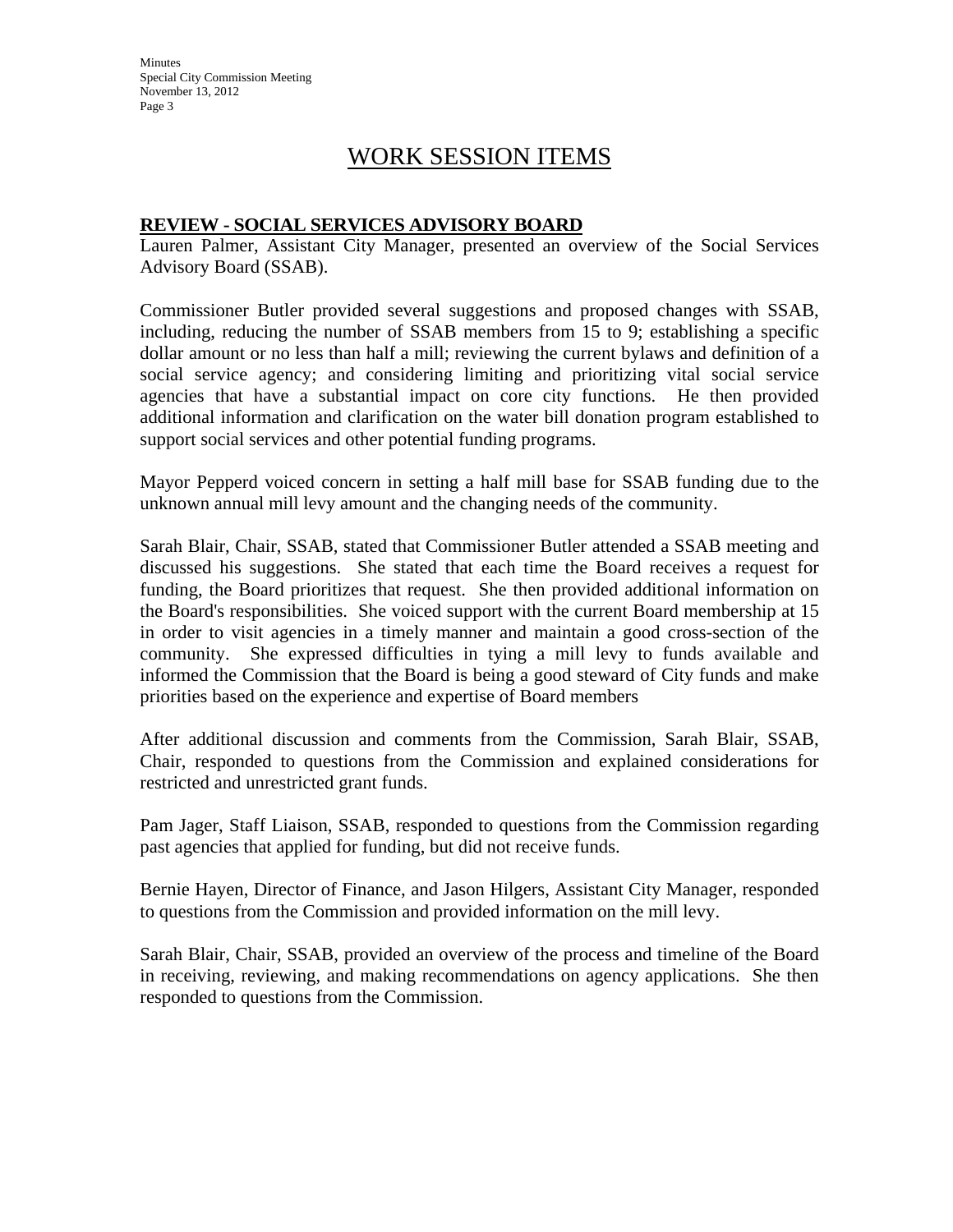# WORK SESSION ITEMS *(CONTINUED)*

#### **REVIEW - SOCIAL SERVICES ADVISORY BOARD** *(CONTINUED)*

Debbie Madsen, former SSAB Chair and Board member, provided additional information on the timing of the application process, site evaluations, agency hearings, Board deliberations in making recommendations to the City Commission, and terms of SSAB members. She responded to additional questions from the Commission and stated that the Finance Department provides some recommendations on the dollar amount available before deliberations.

Commissioner Sherow suggested that the Commission work with SSAB and the Finance Department on providing a clearer picture of the budgetary framework available. He said that the Commission sets the budget and can reduce allocations at the majority will of the Commission, like it did this year for social service agencies. He re-iterated that the ultimate decision rests with the Commission on the final allocations. He expressed his appreciation to SSAB members in doing an admirable job for the City.

Commissioner Matta voiced his desire to evaluate the budget and to be able to look at places to cut versus doing something with the mill levy. He said a charter ordinance could be considered, but could still be changed.

Commissioner Butler re-iterated his suggestions for SSAB and to look at defining those services that are vital and budget them at a logical level. He said the Commission needs to communicate better to City staff and to SSAB, receive communications and written reports on a timely basis, and discuss restructuring and initiating a paradigm shift.

Commissioner Jankovich discussed the SSAB bylaws, challenges associated with all members attending meetings, and the priorities involved when considering funding agencies. He said that providing guidance earlier to SSAB would be beneficial. He stated that many of the agencies are interconnected and expressed his appreciation to SSAB for its exemplary work.

Mayor Pepperd stated that he did not support limiting the ability of agencies to apply for funding and was not certain how to best establish a good baseline for funds. He voiced support to maintain the current size of the Board, providing SSAB felt it was necessary. He also expressed his appreciation for the successful passage of the renewal of the halfcent sales tax.

After additional discussion and comments from the Commission, Ron Fehr, City Manager, informed the Commission that additional discussion would occur with the SSAB based on comments provided by the Commission. He stated that proposed revisions would be brought back to the Commission.

As this was a work session item for discussion, there was no action taken on the item.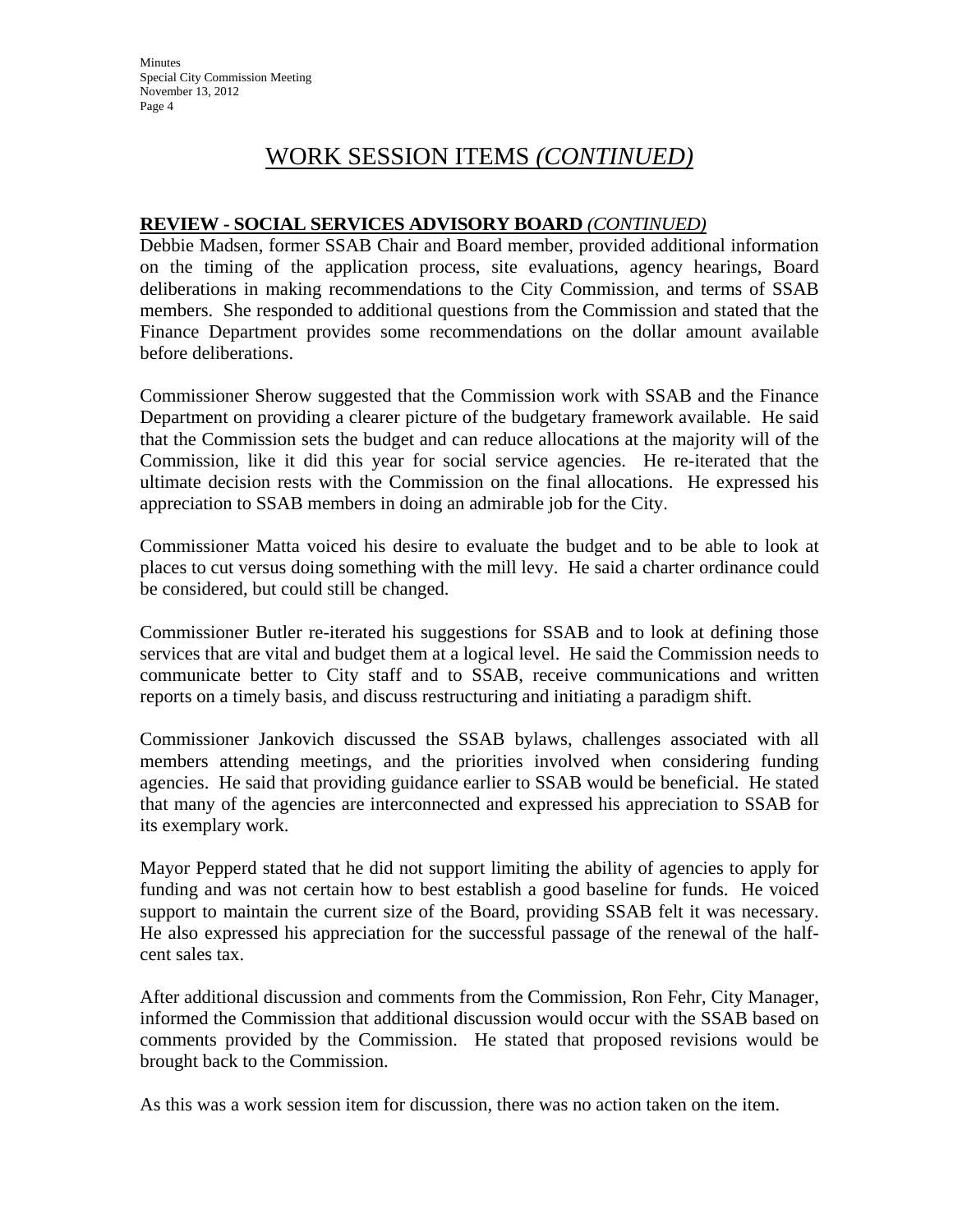# WORK SESSION ITEMS *(CONTINUED)*

#### **REVIEW - SPECIAL ALCOHOL AND DRUG PROGRAMS FUND COMMITTEE AND MUNICIPAL BAND ADVISORY BOARD**

Lauren Palmer, Assistant City Manager, provided a brief overview of the Special Alcohol and Drug Programs Fund Committee process. She then responded to questions from the Commission regarding the dedicated funding source for the program.

Mayor Pepperd stated that just because the City received alcohol and drug funds this year, does not mean that it will receive it next year. He voiced caution about future funds and stated that future funding is at the will of the governor and the legislature.

Elaine Johannes, Chair, Special Alcohol Funds Advisory Committee, acknowledged Pam Jager and Robyn O'Connell-Tatum, Staff Liaisons, and provided an overview of the Advisory Committee and funds allocated in 2012. She then responded to questions from the Commission regarding services and funding for USD 383, Riley County Police Department, and Pawnee Mental Health. She stated that additional attention will be needed to provide more treatment funding to the community due to state funding cuts.

As this was a work session item for discussion, there was no action taken on the item.

#### **REVIEW - MUNICIPAL BAND ADVISORY BOARD**

Lauren Palmer, Assistant City Manager, provided background information and an overview of the Municipal Band and the Municipal Band Advisory Board.

Frank Tracz, Director, Municipal Band, informed the Commission that Municipal Band's main concern is to maintain the municipal band and the budget. He responded to questions from the Commission regarding the funds received, band schedule, selection of band members, and forming a band committee in the purview of Parks and Recreation.

Curt Loupe, Director of Parks and Recreation, responded to questions from the Commission and provided additional information on the item.

As this was a work session item for discussion, there was no action taken on the item.

At 7:10 p.m., the City Commission took a brief recess.

#### **AIRPORT TERMINAL DESIGN**

Shane Wright, Assistant Director – Operations, presented a brief overview of a report prepared by CDM Smith, titled "The Economic Impact of Manhattan Regional Airport, 2012." He then introduced the Airport Terminal Design item and consultants.